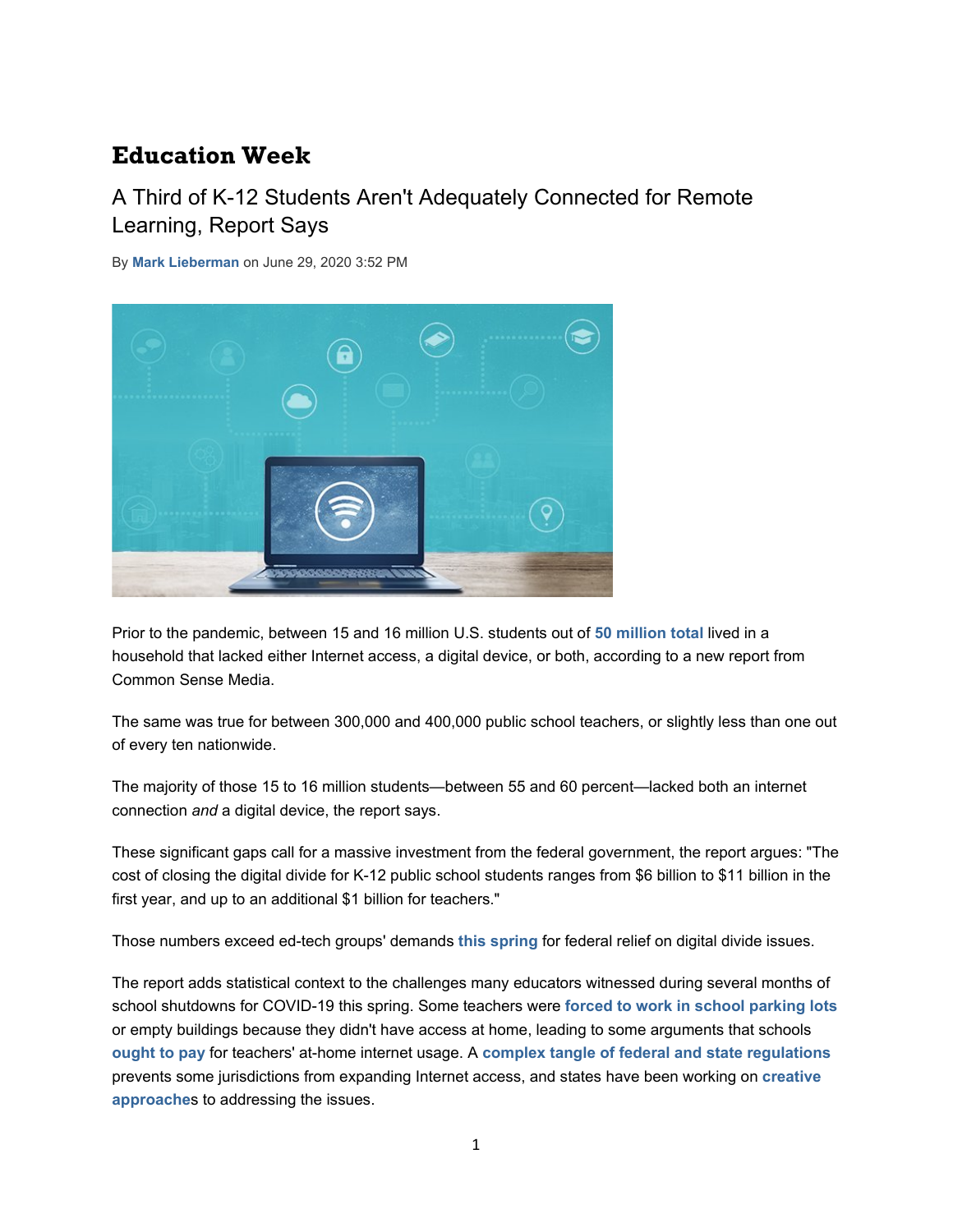Here's a bit more on what's in the full report, which is also available **here**.

#### **How did Common Sense Media get these numbers?**

The organization synthesized existing federal, state, and school district data, as well as information from surveys and company press releases.

#### **What are the caveats to keep in mind?**

It's notoriously difficult to reliably gauge Internet access gaps in the United States, thanks to **incomplete data collection from the Federal Communications Commission**. The pandemic adds another wrinkle: With increased attention on Internet access gaps, some service providers have stepped in to offer temporary service to households, and many school districts have scrambled to meet students' **digital device needs**.

The precise scale of the "digital divide" is constantly in flux. It also doesn't account for nuances like threechild households where children have to share devices during the school day, or technical glitches that keep the internet service from running consistently at its maximum capacity. Access to a device and an Internet connection do not guarantee that learning can efficiently, reliably occur.

#### **How do these numbers break down along geographic and demographic lines?**

The states with the lowest proportion of adequately connected students are concentrated in the southern and western parts of the United States in Louisiana, Mississippi, New Mexico, and Oklahoma. Those states have a high concentration of rural areas or tribal lands, which generally struggle for broadband access. All 50 states, though, have a substantial percentage of residents who aren't adequately connected for remote learning.

Here's the breakdown of broadband access by race:

- White: 18 percent of households with at least one K-12 student lack connection
- Latinx: 26 percent
- Black: 30 percent
- Native American: 35 percent

### **What at-home setup qualifies as viable for remote learning?**

The report breaks down the "adequately connected" distinction into four categories:

- High-speed broadband access
- Access to an internet-enabled device
- Instructional content
- Support from teachers and counselors

Households that have access to cellular networks but not broadband service count as adequately connected, but schools should keep in mind that those services often come with limits on the amount of data users can access monthly, according to the report.